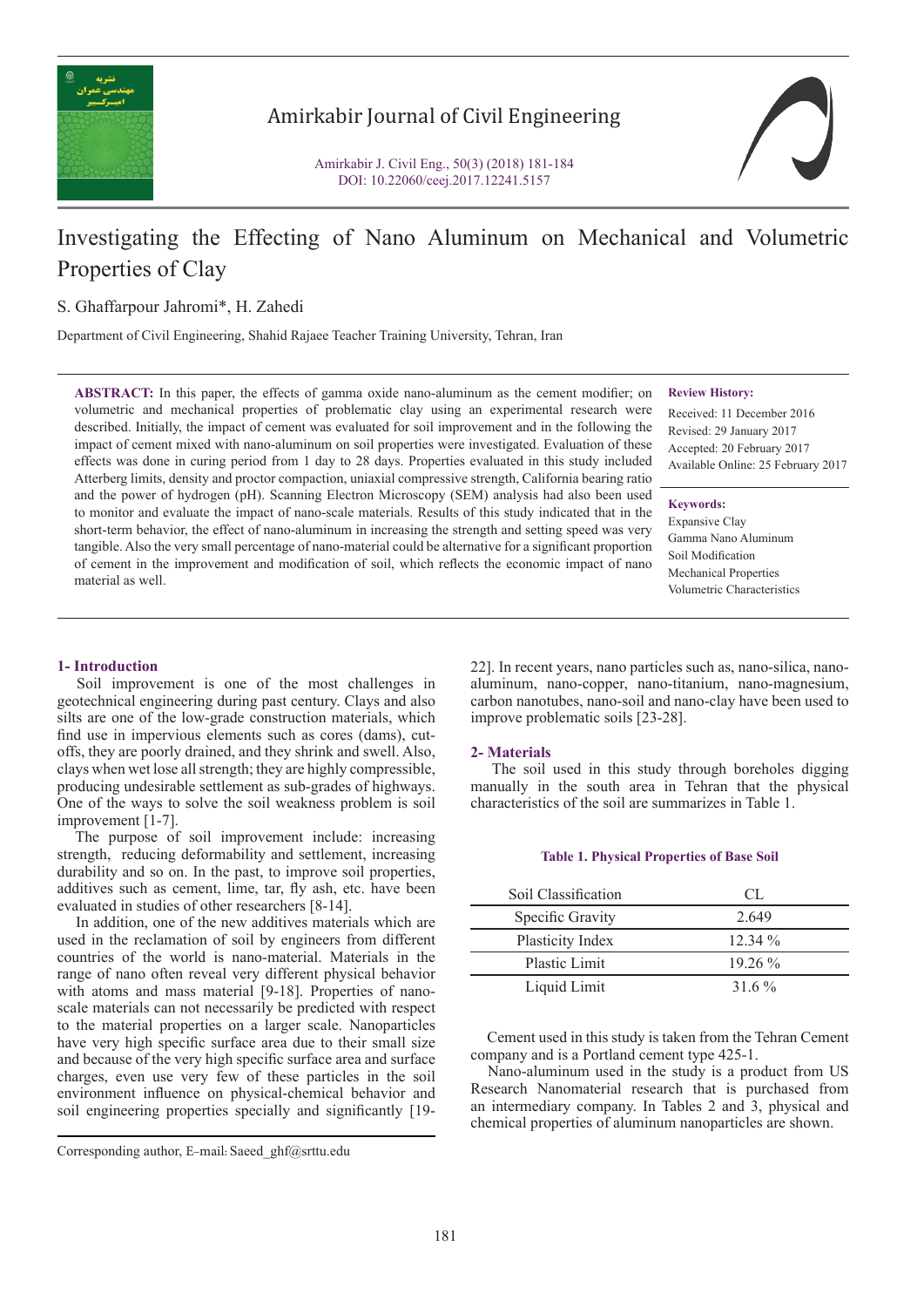## **Table 2. Physical properties of gamma oxide aluminum nano**

| Purity                           | More than 99 $\%$ |
|----------------------------------|-------------------|
| Bulk Density, gr/cm <sup>3</sup> | 3.89              |
| Specific Surface Area, $m^2/gr$  | More than 138     |
| Average Particle Size            | $20 \text{ nm}$   |
| Color                            | White             |

**Table 3. Chemical composition of gamma oxide aluminum nano**

| $\text{Al}_2\text{O}_3$ | $>99\%$   |
|-------------------------|-----------|
| Ca                      | $<$ 25ppm |
| Fe                      | $<$ 80ppm |
| Сr                      | $<$ 4ppm  |
| Na                      | $<70$ ppm |
| Mn                      | $<$ 3ppm  |
|                         | $>2$ ppm  |

# **3- Test Methods**

 Crucial issue associated with the use of nanoparticles in improving problematic soils is suitable dispersing of nanoparticles. If problem of nanoparticles in soil mass is not resolved correctly, these particles will not correctly display their great impact on soil properties. To run experiment, different weight percentages of nano-aluminum (2%, 4% and 6% relative to the weight of cement used) in the composition of the soil-cement is used.

#### **4- Evaluating and Discussion the Results**

 According to result, due to adding cement to the base soil, liquid and plastic limit of modified soil with different percentages of cement has increased compared to the unmodified soil. While, their plasticity index (the difference between liquid and plastic limit) has not reduced comparing the unmodified soil. The changes process of Atterberg limits shows that volumetric and plastic properties of soil influenced sharply with adding cement and nano-material.

 According to test results, adding cement to the base soil reduces the maximum dry density and increase optimum moisture percent, so that by increasing the percentage of cement it becomes more pronounced. The lowest maximum dry density is related to 8 percent cement that occurred at optimum moisture percent of about 33 percent. In addition, it can be seen that by adding nano-alumina to samples, the optimum moisture percent compared to the base soil improved by 8% cement reduced, while its maximum dry density increases.

 Adding cement to the base soil cause increasing unlimited compressive strength, and this increase has a direct correlation with the passage of time. For example, in the curing time of 28 days, unlimited compressive strength of soil improved with 8 percent cement is about 68 percent more than the soil strength improved by 4 percent cement. The results also reveal that also reveals that axial strain corresponding to samples fracture in uniaxial testing is proportional to the amount of cement and curing time, so that increasing cement decreases uniaxial strain of sample fracture. In addition, it is seen that the samples failure strain increases with increasing duration of curing.

 However in the processing time of 28 days, the maximum amount of unlimited compressive strength in the sample improved by 8% cement occurs; so that the unlimited compressive strength compared to the base soil 467% and the soil-cement composition with 6 percent nano-alumina 17% have been more.

 The results showed that the addition of nano-aluminum to the composition of soil-cement increasing California bearing resistance of samples. It is shown that the value of California bearing correlates directly with the percentage of nano-alumina; so that the maximum value of California bearing for 6% nano-alumina relative to the weight of cement is obtained. For example, the presence of 6 percent nanoalumina in the composition of the soil-cement has increased sample California bearing resistance more than 50 percent compared to the soil improved with 4 percent cement and more than 91 percent compared to the base soil.

# **5- Microscopic and Chemical Properties**

 In order to understand the type of structure (microstructure and macrostructure) on exemplary behavior, SEM analysis on the three samples (un-modified, modified with 8 percent cement and modified with 4 percent cement with 6% gamma oxide nano-aluminum) was done. These images captured from samples with curing time of more than a day.

 In order to determine the power of hydrogen or pH value of samples, samples with more curing time of 28 days is used. It can be seen that the pH value of base soil is equal to 8.46 which show that the base soil is alkaline. By adding cement to the soil, pH of samples begins to increase.

#### **6- Conclusion**

 Laboratory tests conducted in this study showing considerable improvement in the soil engineering properties contain nanoparticles. The main results obtained in this study are as follows:

 Atterberg limits test results showed that plasticity index of base soil reduce with adding cement, so the slightest indication of plasticity is occurred for 8% of the cement.

 The study showed that adding cement to the soil increases the optimal moisture percent and reduce maximum dry density, which these changes increases with increasing used cement.

 Uniaxial compressive strength test results showed that adding cement and nano-aluminum are both increase uniaxial strength of samples. It was also seen that by increasing the percentage of cement and nano-aluminum, uniaxial strength will further increase and this increase has a direct relationship with the passage of time.

 Addition of cement and nano-alumina increase CBR value of samples. However, the rate of increasing resistance in mixtures containing nanomaterials in early hours and days was very high that this property in many projects that have time limitation is very useful.

 SEM images showed that by adding cement to the soil, the soil particles adhere to each other by cementation gel causing agglomeration of the particles and cause increasing pores in the soil-cement composition. The study found that adding cement led to increasing pH value and thus, pH value increases by increasing cement percent.